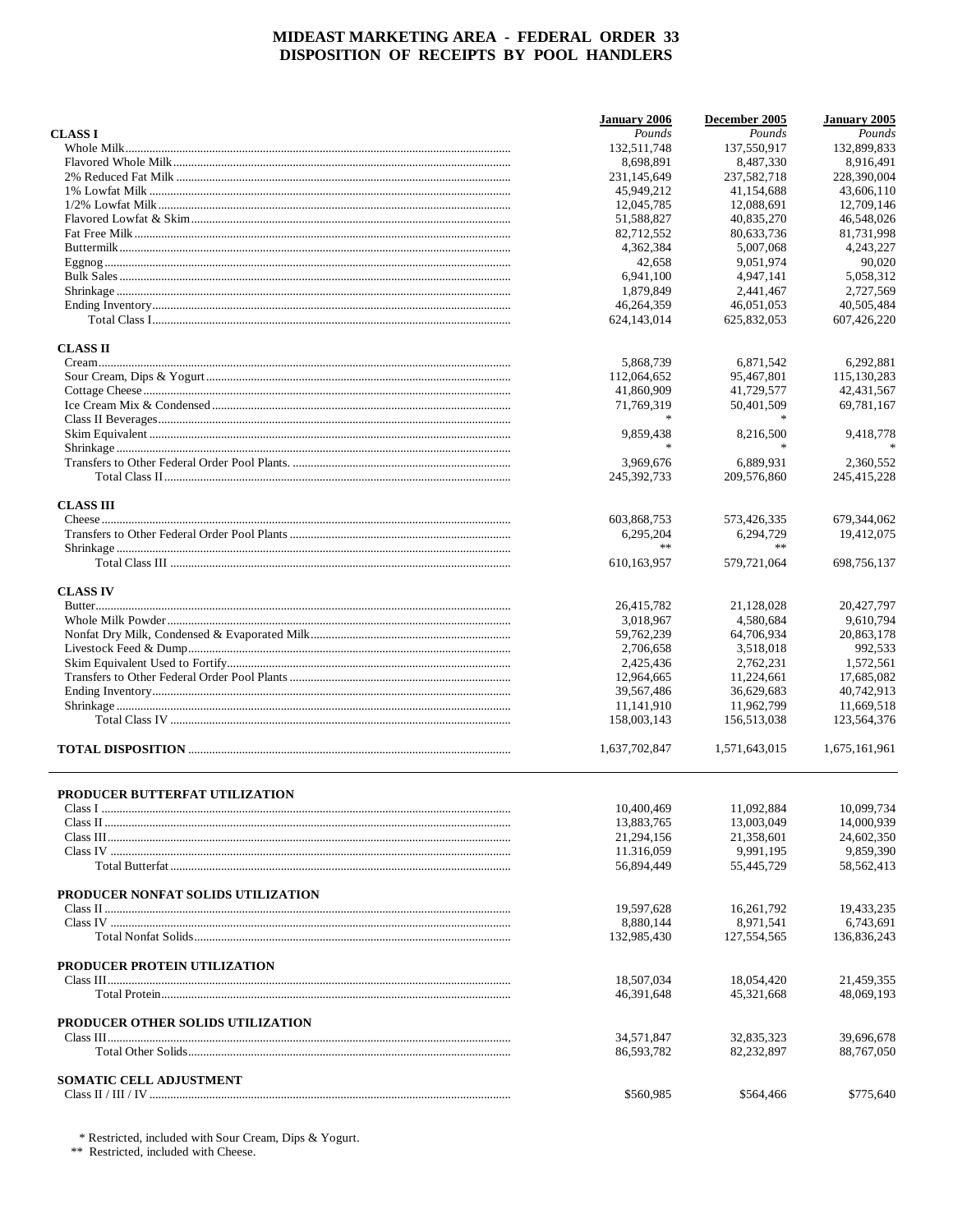|                                    | February 2006 | <b>January 2006</b> | February 2005           |
|------------------------------------|---------------|---------------------|-------------------------|
| <b>CLASSI</b>                      | Pounds        | Pounds              | Pounds                  |
|                                    | 120,758,350   | 132,511,748         | 119,766,551             |
|                                    | 8,025,077     | 8.698.891           | 8,583,119               |
|                                    | 211,403,374   | 231,145,649         | 207,648,929             |
|                                    | 40,791,710    | 45,949,212          | 37,182,636              |
|                                    | 10,870,628    | 12,045,785          | 11,241,298              |
|                                    | 48,773,425    | 51,588,827          | 45,824,946              |
|                                    | 76,621,863    | 82,712,552          | 74,621,020              |
|                                    | 4,123,236     | 4,362,384           | 4,088,265               |
|                                    | 3,079         | 42,658              | 2,460                   |
|                                    | 5,205,764     | 6,941,100           | 3,260,716               |
|                                    | 1,612,960     | 1.879.849           | 2,930,137               |
|                                    | 47,120,632    | 46,264,359          | 42,911,703              |
|                                    | 575,310,098   | 624,143,014         | 558,061,780             |
| <b>CLASS II</b>                    |               |                     |                         |
|                                    | 5,985,031     | 5,868,739           | 6,651,987               |
|                                    | 94,868,866    | 112,064,652         | 107,108,164             |
|                                    | 43,699,388    | 41,860,909          | 42,817,441              |
|                                    | 70,028,449    | 71,769,319          | 68,719,355              |
|                                    |               |                     |                         |
|                                    | 9,575,867     | 9,859,438           | 9,942,581               |
|                                    | $\ast$        | $\mathbf{x}$        |                         |
|                                    | 3,298,998     | 3,969,676           | 2,070,919               |
|                                    | 227,456,599   | 245, 392, 733       | 237,310,447             |
|                                    |               |                     |                         |
| <b>CLASS III</b>                   | 559,447,428   | 603,868,753         | 368,936,221             |
|                                    | 7,173,442     | 6,295,204           | 6,441,181               |
|                                    | ***           | ***                 |                         |
|                                    | 566,620,870   | 610,163,957         | 375, 377, 402           |
| <b>CLASS IV</b>                    |               |                     |                         |
|                                    | 25,762,187    | 26,415,782          | 16,744,287              |
|                                    | 4,060,323     | 3,018,967           | 6,277,722               |
|                                    | 51,943,328    | 59,762,239          | 29,879,987              |
|                                    |               |                     |                         |
|                                    | 2,149,600     | 2,706,658           | 1,310,130               |
|                                    | 1,990,279     | 2,425,436           | 1,531,369               |
|                                    | 12,095,376    | 12,964,665          | 20,290,561              |
|                                    | 35,046,547    | 39,567,486          | 37,553,121              |
|                                    | 11,140,588    | 11,141,910          | 10,837,272              |
|                                    | 144,188,228   | 158,003,143         | 124,424,449             |
|                                    | 1,513,575,795 | 1,637,702,847       | 1,295,174,078           |
| PRODUCER BUTTERFAT UTILIZATION     |               |                     |                         |
|                                    | 9,522,004     | 10,400,469          | 9,361,356               |
|                                    |               |                     | 13,669,371              |
|                                    | 12,441,566    | 13,883,765          |                         |
|                                    | 19,270,894    | 21,294,156          | 13,154,455<br>8,053,318 |
|                                    | 10,918,703    | 11.316,059          |                         |
|                                    | 52,153,167    | 56,894,449          | 44,238,500              |
| PRODUCER NONFAT SOLIDS UTILIZATION |               |                     |                         |
|                                    | 18,075,569    | 19,597,628          | 19,123,319              |
|                                    | 7,760,127     | 8,880,144           | 6,791,916               |
|                                    | 122,183,204   | 132,985,430         | 104,351,080             |
| PRODUCER PROTEIN UTILIZATION       |               |                     |                         |
|                                    | 17, 171, 873  | 18,507,034          | 11,402,995              |
|                                    | 42.524.369    | 46,391,648          | 36,412,956              |
| PRODUCER OTHER SOLIDS UTILIZATION  |               |                     |                         |
|                                    | 32,150,972    | 34,571,847          | 21,274,758              |
|                                    | 79,658,835    | 86,593,782          | 67,938,124              |
| SOMATIC CELL ADJUSTMENT            |               |                     |                         |
|                                    | \$513,557     | \$560,985           | \$494,033               |

 $*$  Restricted, included with Sour Cream, Dips & Yogurt.<br>  $**$  Restricted, included in Ice Cream Mix & Condensed.<br>  $***$  Restricted, included with Cheese.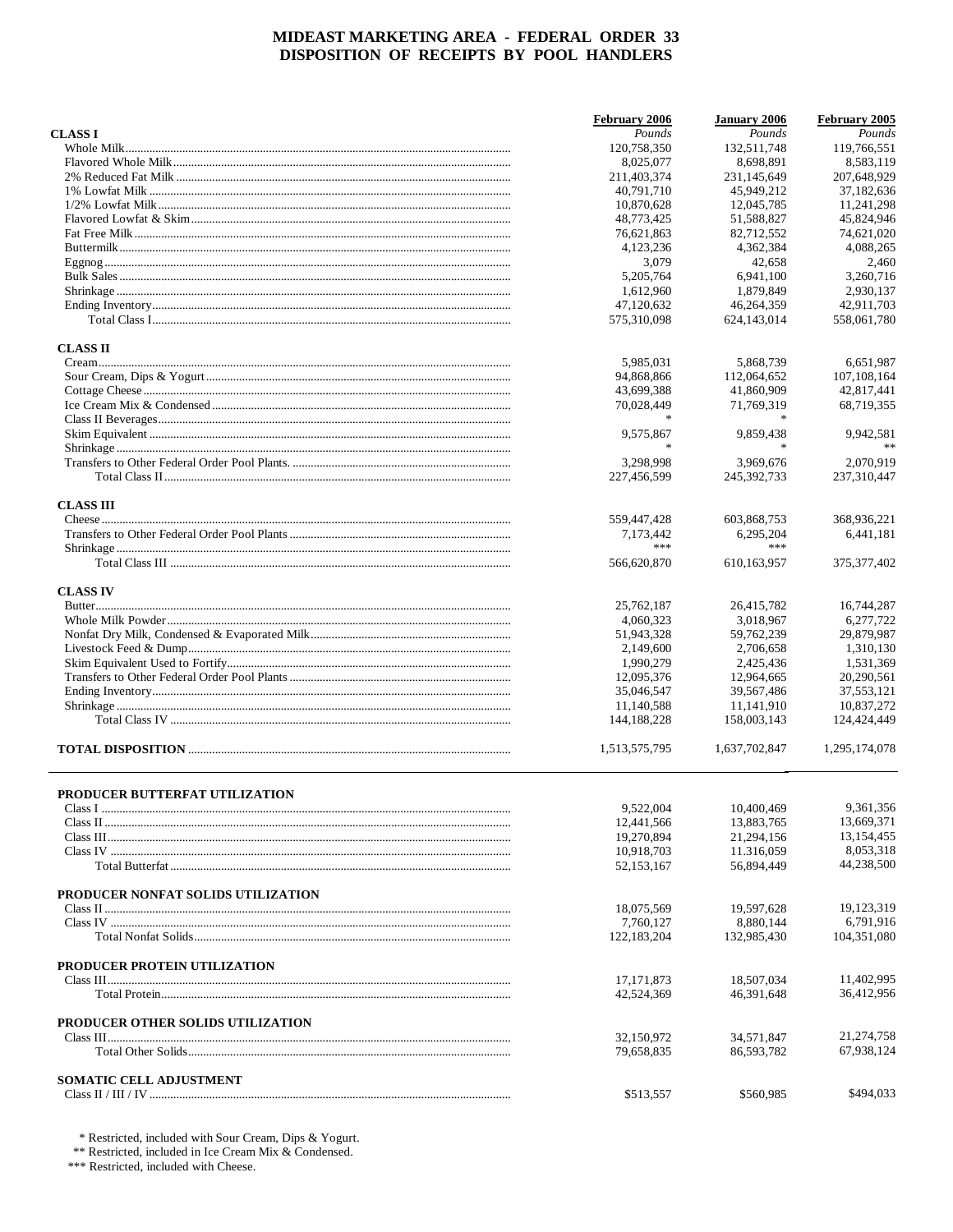|                                    | <b>March 2006</b>        | February 2006             | March 2005               |
|------------------------------------|--------------------------|---------------------------|--------------------------|
| <b>CLASSI</b>                      | Pounds                   | Pounds                    | Pounds                   |
|                                    | 134,556,615              | 120,758,350               | 128,856,953              |
|                                    | 8,782,126                | 8,025,077                 | 9,734,077                |
|                                    | 235,748,241              | 211,403,374               | 222,689,879              |
|                                    | 44,810,567               | 40,791,710                | 40.745.965               |
|                                    | 11,785,227               | 10,870,628                | 11,659,080               |
|                                    | 54,893,608               | 48,773,425                | 47,467,690               |
|                                    | 84, 354, 453             | 76,621,863                | 78,885,280               |
|                                    | 4,647,089                | 4,123,236                 | 4,678,899                |
|                                    | 3,437                    | 3,079                     | 5,668                    |
|                                    | 6,717,870                | 5,205,764                 | 3,818,515                |
|                                    | 2,820,625<br>50,038,830  | 1,612,960                 | 1,495,181<br>46,096,874  |
|                                    | 639,158,688              | 47,120,632<br>575,310,098 | 596,134,061              |
| <b>CLASS II</b>                    |                          |                           |                          |
|                                    | 6,817,596                | 5,985,031                 | 7,378,224                |
|                                    | 110,273,656              | 94,868,866                | 115,929,781              |
|                                    | 51,185,515               | 43,699,388                | 50,279,295               |
|                                    | 80,223,102               | 70,028,449                | 83,881,050               |
|                                    |                          |                           |                          |
|                                    | 11,136,367               | 9,575,867                 | 12, 124, 707             |
|                                    | $\ast$                   | $\ast$                    | 3,775                    |
|                                    | 4,518,802                | 3.298.998                 | 3.197.373                |
|                                    | 264, 155, 038            | 227,456,599               | 272,794,205              |
| <b>CLASS III</b>                   |                          |                           |                          |
|                                    | 633,234,784              | 559,447,428               | 765,570,282              |
|                                    | 7,297,885<br>**          | 7,173,442<br>$\ast$       | 13,900,341               |
|                                    | 640,532,669              | 566,620,870               | 779,470,623              |
| <b>CLASS IV</b>                    |                          |                           |                          |
|                                    | 25,334,327               | 25,762,187                | 18,366,062               |
|                                    | 4,659,949                | 4,060,323                 | 6,759,880                |
|                                    | 51,886,313               | 51,943,328                | 39,322,766               |
|                                    | 2,202,114                | 2,149,600                 | 1,191,340                |
|                                    | 2,298,596                | 1,990,279                 | 1,853,721                |
|                                    | 15,103,701<br>26,191,803 | 12,095,376                | 22,999,487<br>36,298,459 |
|                                    | 12,373,133               | 35,046,547                | 10,306,231               |
|                                    |                          | 11,140,588                | 137,097,946              |
|                                    | 140,049,936              | 144, 188, 228             |                          |
|                                    | 1,683,896,331            | 1,513,575,795             | 1,785,496,835            |
| PRODUCER BUTTERFAT UTILIZATION     |                          |                           |                          |
|                                    | 10,677,878               | 9,522,004                 | 10,060,275               |
|                                    | 15,381,040               | 12,441,566                | 15.925.353               |
|                                    | 21,314,811               | 19,270,894                | 26,426,720               |
|                                    | 10,495,902               | 10,918,703                | 9,342,479                |
|                                    | 57,869,631               | 52, 153, 167              | 61,754,827               |
| PRODUCER NONFAT SOLIDS UTILIZATION |                          |                           |                          |
|                                    | 20,523,585               | 18,075,569                | 21,524,799               |
|                                    | 7,637,195                | 7,760,127                 | 7,118,616                |
|                                    | 135,658,311              | 122, 183, 204             | 145,984,846              |
| PRODUCER PROTEIN UTILIZATION       |                          |                           |                          |
|                                    | 19,074,024               | 17, 171, 873              | 23,685,490               |
|                                    | 47,085,333               | 42,524,369                | 50,712,112               |
| PRODUCER OTHER SOLIDS UTILIZATION  |                          |                           |                          |
|                                    | 35,872,803<br>88,572,978 | 32,150,972<br>79,658,835  | 44,614,474<br>95,272,734 |
|                                    |                          |                           |                          |
| SOMATIC CELL ADJUSTMENT            | \$531,321                | \$513,557                 | \$842,553                |
|                                    |                          |                           |                          |

 $^\ast$  Restricted, included with Sour Cream, Dips & Yogurt.  $^{\ast\ast}$  Restricted, included with Cheese.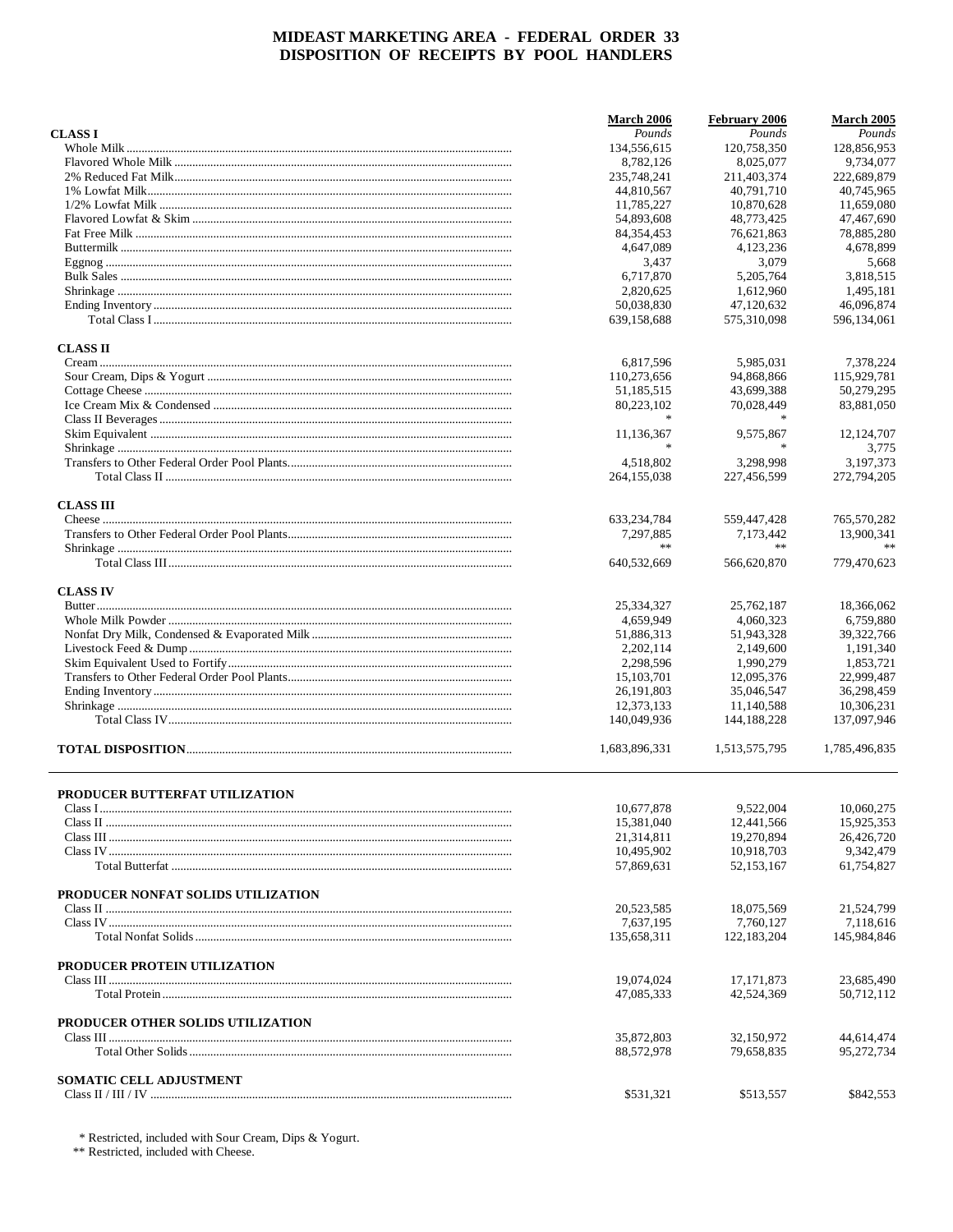|                                    | April 2006    | <b>March 2006</b> | April 2005    |
|------------------------------------|---------------|-------------------|---------------|
| <b>CLASS I</b>                     | Pounds        | Pounds            | Pounds        |
|                                    | 120,645,584   | 134,556,615       | 124,995,457   |
|                                    | 8,007,380     | 8,782,126         | 9,017,714     |
|                                    | 214,273,779   | 235,748,241       | 218,495,535   |
|                                    | 40,212,414    | 44,810,567        | 42,001,122    |
|                                    | 11,125,048    | 11,785,227        | 12,129,170    |
|                                    |               |                   |               |
|                                    | 44,166,800    | 54,893,608        | 48,950,109    |
|                                    | 78,512,759    | 84, 354, 453      | 80,203,850    |
|                                    | 3,802,186     | 4,647,089         | 4,183,348     |
|                                    | 51,225        | 3,437             | 1,599         |
|                                    | 3,479,626     | 6,717,870         | 2,977,332     |
|                                    | 1,388,887     | 2,820,625         | 1,311,074     |
|                                    | 46,561,700    | 50,038,830        | 42,893,703    |
|                                    | 572,227,388   | 639,158,688       | 587,160,013   |
| <b>CLASS II</b>                    |               |                   |               |
|                                    | 6,558,965     | 6,817,596         | 6,855,694     |
|                                    | 103,123,689   | 110,273,656       | 111,939,802   |
|                                    |               |                   |               |
|                                    | 47,515,784    | 51,185,515        | 46,200,575    |
|                                    | 74,407,423    | 80,223,102        | 86,910,981    |
|                                    |               |                   | 13,492,471    |
|                                    | 13,234,737    | 11,136,367        | %             |
|                                    | 216,167       | $\ast$            | 10,950,629    |
|                                    | 4,070,666     | 4,518,802         | 276,350,152   |
|                                    | 249, 127, 431 | 264, 155, 038     |               |
| <b>CLASS III</b>                   |               |                   | 544,538,006   |
|                                    | 626,460,007   | 633, 234, 784     |               |
|                                    | 5,096,377     | 7,297,885         | 8,462,884     |
|                                    |               | ***               |               |
|                                    | 631,556,384   | 640,532,669       | 553,000,890   |
| <b>CLASS IV</b>                    |               |                   |               |
|                                    | 20,415,771    | 25,334,327        | 18,373,107    |
|                                    |               |                   |               |
|                                    | 13,325,749    | 4,659,949         | 8,037,282     |
|                                    | 68,277,587    | 51,886,313        | 65,626,811    |
|                                    | 1,766,284     | 2,202,114         | 2,001,121     |
|                                    | 1,716,501     | 2,298,596         | 1,629,767     |
|                                    | 18,682,639    | 15, 103, 701      | 17,268,710    |
|                                    | 52,312,206    | 26, 191, 803      | 34,789,098    |
|                                    | 10,255,025    | 12,373,133        | 12,035,391    |
|                                    | 186, 751, 762 | 140,049,936       | 159,761,287   |
|                                    | 1,639,662,965 | 1,683,896,331     | 1,576,272,342 |
|                                    |               |                   |               |
| PRODUCER BUTTERFAT UTILIZATION     | 9,371,947     | 10,677,878        | 9,710,459     |
|                                    |               |                   | 16,454,801    |
|                                    | 14,918,529    | 15,381,040        |               |
|                                    | 21,033,414    | 21,314,811        | 17, 193, 126  |
|                                    | 10,554,184    | 10,495,902        | 10.122.666    |
|                                    | 55,878,074    | 57,869,631        | 53,481,052    |
| PRODUCER NONFAT SOLIDS UTILIZATION |               |                   |               |
|                                    | 19,770,029    | 20,523,585        | 22, 167, 649  |
|                                    | 12,317,258    | 7,637,195         | 9.891.583     |
|                                    | 132,278,391   | 135,658,311       | 128, 118, 948 |
| PRODUCER PROTEIN UTILIZATION       |               |                   |               |
|                                    | 18,632,140    | 19,074,024        | 16,668,973    |
|                                    | 45,490,143    | 47,085,333        | 44,085,782    |
| PRODUCER OTHER SOLIDS UTILIZATION  |               |                   |               |
|                                    | 35,473,980    | 35,872,803        | 31,771,206    |
|                                    | 86,788,248    | 88,572,978        | 84,033,166    |
| <b>SOMATIC CELL ADJUSTMENT</b>     |               |                   |               |
|                                    | \$559,344     | \$531,321         | \$714,116     |
|                                    |               |                   |               |

\* Restricted, included with Sour Cream, Dips & Yogurt.<br>\*\* Restricted, included with Ice Cream Mix & Condensed.<br>\*\*\* Restricted, included with Cheese.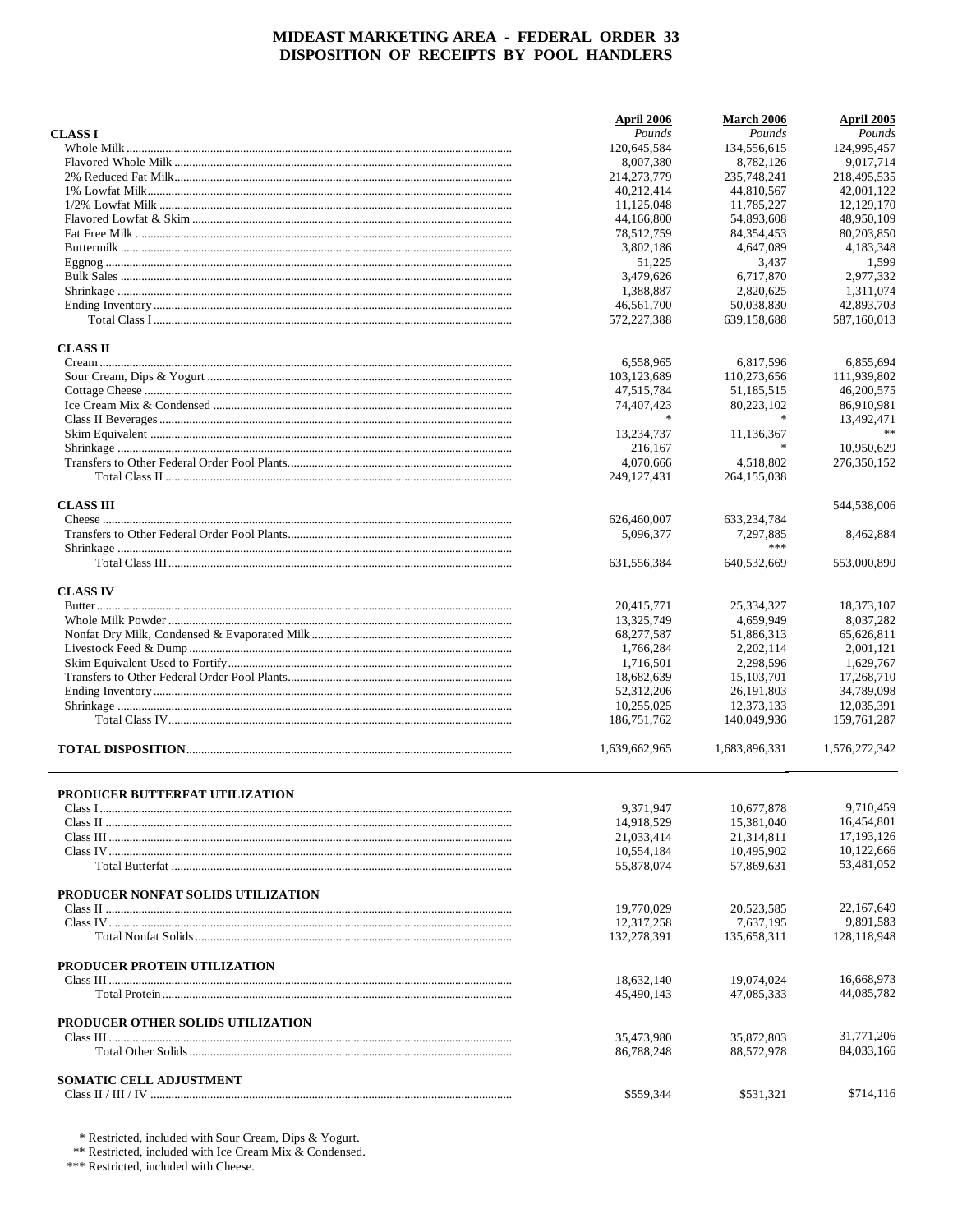|                                    | <b>May 2006</b> | April 2006    | <b>May 2005</b> |
|------------------------------------|-----------------|---------------|-----------------|
| <b>CLASS I</b>                     | Pounds          | Pounds        | Pounds          |
|                                    | 128,255,654     | 120,645,584   | 123,382,103     |
|                                    | 8.677.444       | 8.007.380     | 9,009,406       |
|                                    | 228,508,042     | 214, 273, 779 | 213,923,609     |
|                                    | 43,408,631      | 40,212,414    | 41,260,473      |
|                                    | 11,643,119      | 11,125,048    | 11,592,175      |
|                                    | 52,264,486      | 44,166,800    | 47,948,921      |
|                                    | 83,084,554      | 78,512,759    | 77,196,256      |
|                                    | 4,594,611       | 3,802,186     | 4,488,858       |
|                                    | 28,452          | 51,225        | 1,945           |
|                                    | 3,934,784       | 3,479,626     | 2,355,571       |
|                                    | 2,062,634       | 1.388.887     | 2,268,069       |
|                                    | 44,002,824      | 46.561.700    | 41,187,129      |
|                                    | 610,465,235     | 572,227,388   | 574,614,515     |
| <b>CLASS II</b>                    |                 |               |                 |
|                                    | 7,111,303       | 6,558,965     | 7,715,243       |
|                                    | 105,076,797     | 103,123,689   | 121,296,169     |
|                                    | 48,503,209      | 47,515,784    | 50,215,883      |
|                                    | 88,067,118      | 74,407,423    | 91,583,330      |
|                                    |                 |               |                 |
|                                    | 16,265,568      | 13,234,737    | 15,093,950      |
|                                    | $\ast$          | 216,167       | 168,586         |
|                                    | 3,599,375       | 4,070,666     | 6,701,389       |
|                                    | 268,623,370     | 249, 127, 431 | 292,774,550     |
| <b>CLASS III</b>                   |                 |               |                 |
|                                    | 653,475,154     | 626,460,007   | 811,229,842     |
|                                    | 4,899,577       | 5,096,377     | 14,624,884      |
|                                    | 658, 374, 731   | 631,556,384   | 825, 854, 726   |
| <b>CLASS IV</b>                    |                 |               |                 |
|                                    | 20, 177, 245    | 20,415,771    | 17,130,710      |
|                                    | 6,778,036       | 13,325,749    | 7,036,028       |
|                                    | 87,740,010      | 68,277,587    | 71,528,923      |
|                                    | 2,150,254       | 1,766,284     | 2,269,769       |
|                                    | 1,910,451       | 1,716,501     | 1,690,460       |
|                                    | 18,992,270      | 18,682,639    | 19,795,144      |
|                                    | 38,544,763      | 52,312,206    | 45,328,103      |
|                                    | 12,452,882      | 10,255,025    | 12,184,394      |
|                                    | 188,745,911     | 186,751,762   | 176,963,531     |
|                                    | 1,726,209,247   | 1,639,662,965 | 1,870,207,322   |
| PRODUCER BUTTERFAT UTILIZATION     |                 |               |                 |
|                                    | 10,164,367      | 9,371,947     | 9,692,409       |
|                                    | 16,759,796      | 14,918,529    | 17,206,270      |
|                                    | 21,644,067      | 21,033,414    | 27.098.125      |
|                                    | 8,923,931       | 10,554,184    | 8,891,903       |
|                                    | 57,492,161      | 55,878,074    | 62,888,707      |
| PRODUCER NONFAT SOLIDS UTILIZATION |                 |               |                 |
|                                    | 20,711,000      | 19,770,029    | 23,091,999      |
|                                    | 10,639,109      | 12,317,258    | 10,795,694      |
|                                    | 137,548,508     | 132,278,391   | 152, 192, 594   |
| PRODUCER PROTEIN UTILIZATION       |                 |               |                 |
|                                    | 19,410,673      | 18,632,140    | 24,479,814      |
|                                    | 47,176,656      | 45,490,143    | 53,143,574      |
| PRODUCER OTHER SOLIDS UTILIZATION  |                 |               |                 |
|                                    | 37,149,506      | 35,473,980    | 47,020,513      |
|                                    | 90,371,852      | 86,788,248    | 100,049,020     |
| SOMATIC CELL ADJUSTMENT            |                 |               |                 |
|                                    | \$579,792       | \$559,344     | \$895,117       |

\* Restricted, included with Sour Cream, Dips & Yogurt.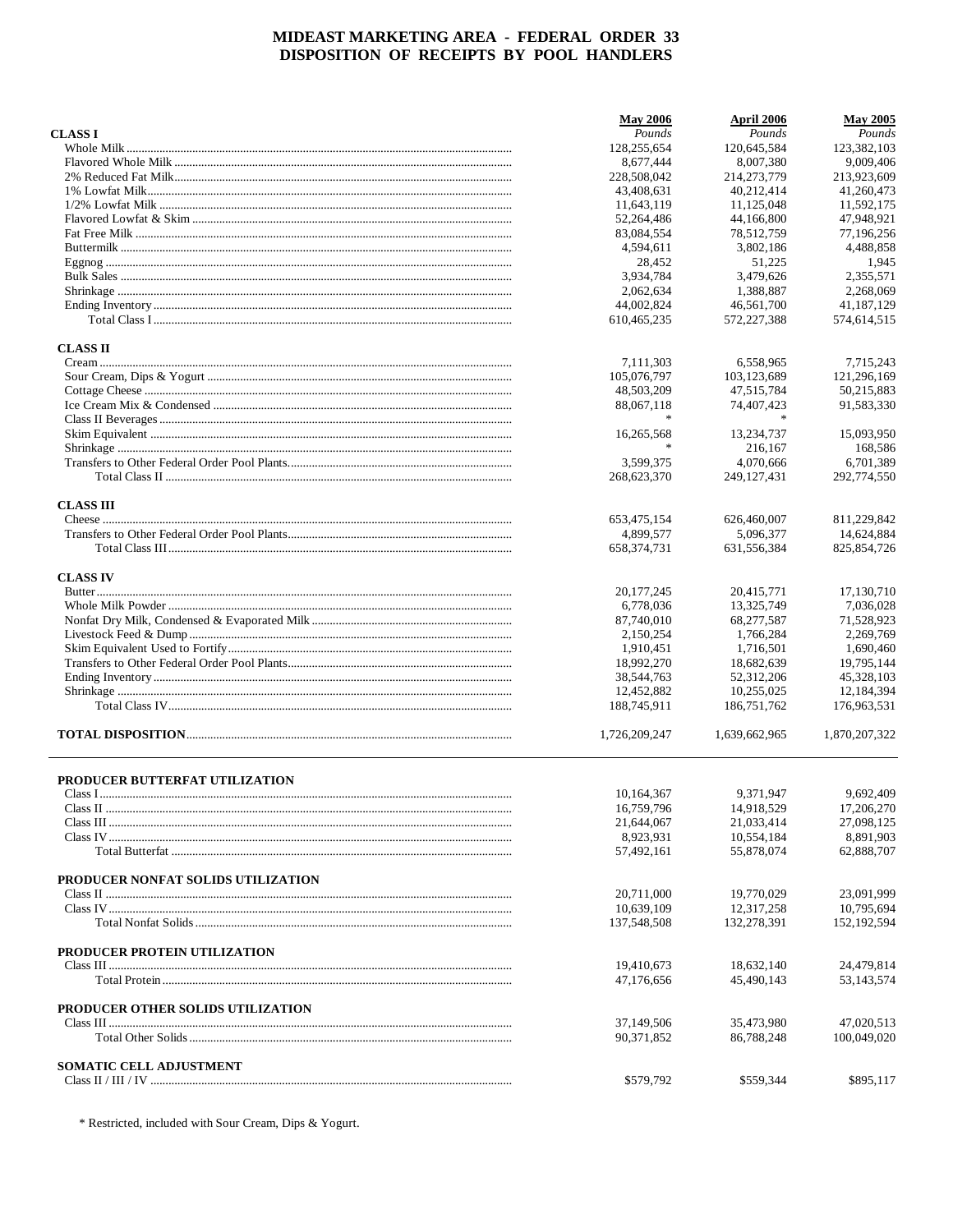|                                    | <b>June 2006</b>         | <b>May 2006</b>          | <b>June 2005</b> |
|------------------------------------|--------------------------|--------------------------|------------------|
| <b>CLASSI</b>                      | Pounds                   | Pounds                   | Pounds           |
|                                    | 121,618,304              | 128,255,654              | 118,992,955      |
|                                    | 8,185,170                | 8,677,444                | 8,361,663        |
|                                    | 216,044,802              | 228,508,042              | 207,169,878      |
|                                    | 37,991,862               | 43,408,631               | 36,784,703       |
|                                    | 11,021,007               | 11,643,119               | 11,163,925       |
|                                    | 25,011,072               | 52,264,486               | 23,418,865       |
|                                    | 78,092,798               | 83,084,554               | 74,592,319       |
|                                    | 4,074,255                | 4,594,611                | 4,314,999        |
|                                    | $\ast$                   | 28,452                   |                  |
|                                    | 4,086,214                | 3,934,784                | 636,897          |
|                                    | 1,660,816                | 2,062,634                | 1,662,330        |
|                                    | 46,879,739               | 44,002,824               | 42,892,254       |
|                                    | 554,666,039              | 610,465,235              | 529,990,788      |
| <b>CLASS II</b>                    |                          |                          |                  |
|                                    | 7,120,199                | 7,111,303                | 7,687,915        |
|                                    | 108,910,810              | 105,076,797              | 109,459,263      |
|                                    | 45,278,643               | 48,503,209               | 51,168,387       |
|                                    | 98,841,835               | 88,067,118               | 103,802,196      |
|                                    | **                       | $\ast$ $\ast$            |                  |
|                                    | 18,332,519               | 16,265,568               | 16,345,770       |
|                                    | 228,726                  | **                       | 125.250          |
|                                    | 5,316,428                | 3,599,375                | 10,384,753       |
|                                    | 284,029,160              | 268,623,370              | 298,973,534      |
|                                    |                          |                          |                  |
| <b>CLASS III</b>                   | 629, 262, 813            | 653,475,154              | 763,599,239      |
|                                    | 4,298,698                | 4.899.577                | 7,359,968        |
|                                    | ***                      |                          |                  |
|                                    | 633,561,511              | 658, 374, 731            | 770,959,207      |
| <b>CLASS IV</b>                    |                          |                          |                  |
|                                    | 11,512,917               | 20, 177, 245             | 12,065,407       |
|                                    | 10,747,105               | 6,778,036                | 6,818,102        |
|                                    | 76,702,624               | 87,740,010               | 73,248,469       |
|                                    | 1,910,675                | 2,150,254                | 2,442,654        |
|                                    | 1,359,935                | 1,910,451                | 1,636,213        |
|                                    | 17,804,464               | 18,992,270               | 23,501,733       |
|                                    | 22,900,963               | 38,544,763               | 33,241,847       |
|                                    | 12,216,476               | 12,452,882               | 11,904,348       |
|                                    | 155, 155, 159            | 188,745,911              | 164,858,773      |
|                                    | 1,627,411,869            | 1,726,209,247            | 1,764,782,302    |
|                                    |                          |                          |                  |
| PRODUCER BUTTERFAT UTILIZATION     |                          |                          | 9,199,222        |
|                                    | 9,464,050                | 10,164,367               |                  |
|                                    | 17,728,168               | 16,759,796               | 17,938,861       |
|                                    | 21,021,431               | 21,644,067               | 24, 221, 722     |
|                                    | 5,615,835                | 8,923,931                | 6,040,345        |
|                                    | 53,829,484               | 57,492,161               | 57,400,150       |
| PRODUCER NONFAT SOLIDS UTILIZATION |                          |                          |                  |
|                                    | 21,521,502               | 20,711,000               | 23,035,571       |
|                                    | 9,624,199                | 10,639,109               | 9,745,620        |
|                                    | 130,065,246              | 137,548,508              | 140,999,627      |
|                                    |                          |                          |                  |
| PRODUCER PROTEIN UTILIZATION       | 18,533,847               | 19,410,673               | 22,092,958       |
|                                    | 44, 368, 148             | 47,176,656               | 47,498,429       |
| PRODUCER OTHER SOLIDS UTILIZATION  |                          |                          |                  |
|                                    |                          |                          | 43,561,071       |
|                                    | 35,788,984<br>85,697,098 | 37,149,506<br>90,371,852 | 93,501,198       |
|                                    |                          |                          |                  |
| SOMATIC CELL ADJUSTMENT            | \$470,714                | \$579,792                | \$659,861        |
|                                    |                          |                          |                  |

 $*$  Restricted, included with 2% Reduced Fat Milk.<br>  $**$  Restricted, included with Sour Cream, Dips & Yogurt.<br>  $**$  Restricted, included with Cheese.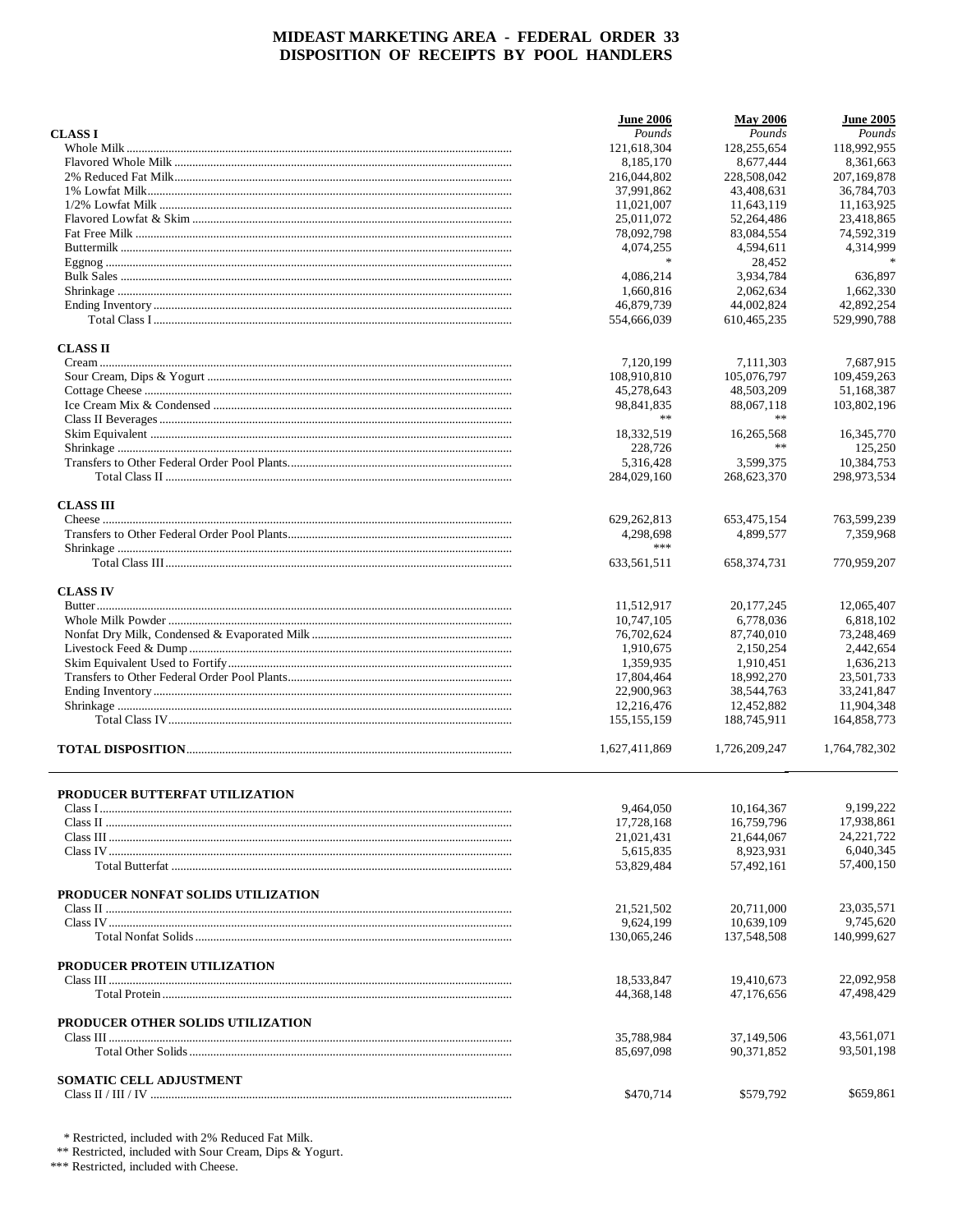|                                    | <b>July 2006</b> | <b>June 2006</b> | <b>July 2005</b> |
|------------------------------------|------------------|------------------|------------------|
| <b>CLASSI</b>                      | Pounds           | Pounds           | Pounds           |
|                                    | 122,922,151      | 121,618,304      | 123,935,177      |
|                                    | 8,034,946        | 8,185,170        | 8,941,287        |
|                                    | 217,694,433      | 216,044,802      | 216, 362, 567    |
|                                    | 39, 387, 127     | 37,991,862       | 37,977,350       |
|                                    | 11,471,457       | 11,021,007       | 11,746,409       |
|                                    | 21,383,393       | 25,011,072       | 21,899,748       |
|                                    | 79,884,230       | 78,092,798       | 77,534,019       |
|                                    | 4,140,613        | 4,074,255        | 4,167,931        |
|                                    | $\ast$           | $\ast$           |                  |
|                                    | 5,146,252        | 4,086,214        | 1,027,549        |
|                                    | 2,310,269        | 1.660.816        | 1,314,019        |
|                                    | 39,071,812       | 46,879,739       | 40,585,663       |
|                                    | 551,446,683      | 554,666,039      | 545,491,719      |
| <b>CLASS II</b>                    |                  |                  |                  |
|                                    | 6,221,394        | 7,120,199        | 7,598,822        |
|                                    | 112,767,996      | 108,910,810      | 115,086,064      |
|                                    | 44,713,702       | 45,278,643       | 46,700,786       |
|                                    | 96,250,995       | 98,841,835       | 97,593,520       |
|                                    | **               | $\ast$           |                  |
|                                    | 17,986,673       | 18,332,519       | 16.404.851       |
|                                    | **               | 228,726          | 817,137          |
|                                    | 3,273,350        | 5.316.428        | 9.204.811        |
|                                    | 281,214,110      | 284,029,160      | 293,405,991      |
| <b>CLASS III</b>                   |                  |                  |                  |
|                                    | 605,443,416      | 629, 262, 813    | 769,787,976      |
|                                    | 4,114,206        | 4,298,698<br>*** | 11,639,872       |
|                                    | 609,557,622      | 633,561,511      | 781,427,848      |
| <b>CLASS IV</b>                    |                  |                  |                  |
|                                    | 11,676,587       | 11,512,917       | 11,082,319       |
|                                    | 9,753,318        | 10,747,105       | 7,738,712        |
|                                    | 75,642,194       | 76,702,624       | 68,730,422       |
|                                    | 1,744,608        | 1,910,675        | 2,272,144        |
|                                    | 1,317,657        | 1,359,935        | 1,384,711        |
|                                    | 14,836,332       | 17,804,464       | 14,448,473       |
|                                    | 39,738,402       | 22,900,963       | 40,927,602       |
|                                    | 12,126,124       | 12,216,476       | 11,098,387       |
|                                    | 166,835,222      | 155, 155, 159    | 157,682,770      |
|                                    | 1,609,053,637    | 1,627,411,869    | 1,778,008,328    |
| PRODUCER BUTTERFAT UTILIZATION     |                  |                  |                  |
|                                    | 9,321,895        | 9,464,050        | 9,411,915        |
|                                    | 17,550,853       | 17,728,168       | 16,326,517       |
|                                    | 20,095,718       | 21,021,431       | 24,861,731       |
|                                    | 6,455,933        | 5,615,835        | 7,106,316        |
|                                    | 53,424,399       | 53,829,484       | 57,706,479       |
| PRODUCER NONFAT SOLIDS UTILIZATION |                  |                  |                  |
|                                    | 21,978,274       | 21,521,502       | 22,923,719       |
|                                    | 11,315,127       | 9,624,199        | 9.683.827        |
|                                    | 129,758,150      | 130,065,246      | 142,590,423      |
| PRODUCER PROTEIN UTILIZATION       |                  |                  |                  |
|                                    | 17,846,311       | 18,533,847       | 22, 295, 257     |
|                                    | 44,137,689       | 44, 368, 148     | 47,779,973       |
| PRODUCER OTHER SOLIDS UTILIZATION  |                  |                  |                  |
|                                    | 34,685,334       | 35,788,984       | 44,229,972       |
|                                    | 85,620,461       | 85,697,098       | 94,810,450       |
| SOMATIC CELL ADJUSTMENT            |                  |                  |                  |
|                                    | \$299,183        | \$470,714        | \$403,752        |

 $*$  Restricted, included with 2% Reduced Fat Milk.<br>  $**$  Restricted, included with Sour Cream, Dips & Yogurt.<br>  $**$  Restricted, included with Cheese.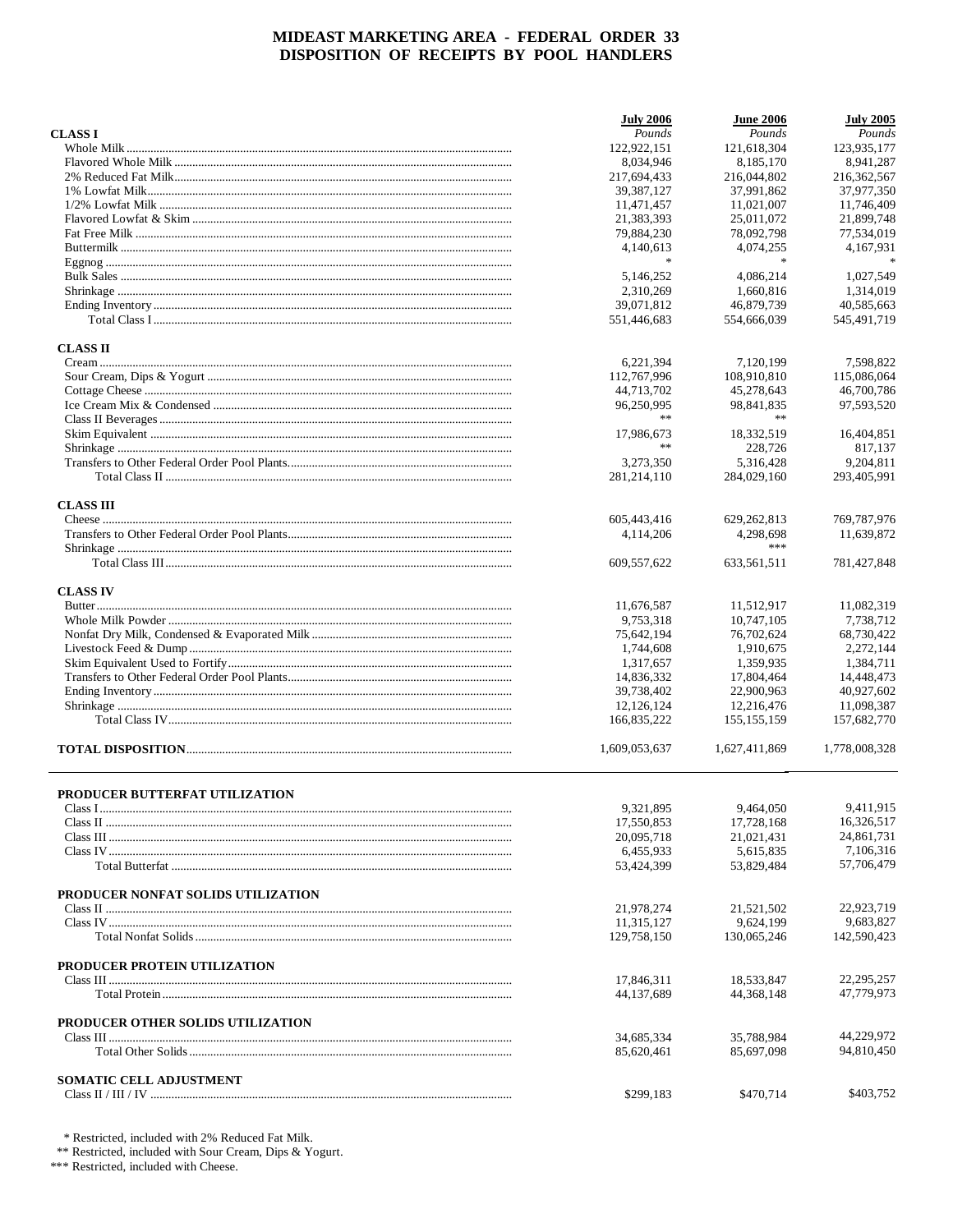|                                    | August 2006              | <b>July 2006</b>         | <b>August</b> 2005      |
|------------------------------------|--------------------------|--------------------------|-------------------------|
| <b>CLASS I</b>                     | Pounds                   | Pounds                   | Pounds                  |
|                                    | 127,278,606              | 122,922,151              | 132,724,773             |
|                                    | 8.934.859                | 8,034,946                | 9.727.352               |
|                                    | 227,634,580              | 217,694,433              | 232,278,846             |
|                                    | 40,194,715               | 39, 387, 127             | 41,597,060              |
|                                    | 11,200,710               | 11,471,457               | 12,270,291              |
|                                    | 32,218,249               | 21,383,393               | 31,421,171              |
|                                    | 81,773,535               | 79,884,230               | 82,958,376              |
|                                    | 4,311,820                | 4,140,613                | 4,560,388               |
|                                    | $\frac{1}{2}$            | $\ast$                   | 1,962                   |
|                                    | 17, 104, 194             | 5,146,252                | 8,193,310               |
|                                    | 1,807,024                | 2,310,269                | 4,318,022               |
|                                    | 48,566,574               | 39,071,812               | 42,169,577              |
|                                    | 601,024,866              | 551,446,683              | 602,221,128             |
| <b>CLASS II</b>                    |                          |                          |                         |
|                                    | 6,682,288                | 6,221,394                | 8,029,408               |
|                                    | 126,518,632              | 112,767,996              | 114,627,213             |
|                                    | 52,482,776               | 44,713,702               | 47,428,262              |
|                                    | 87,260,704               | 96,250,995               | 99,329,885              |
|                                    | **                       | **                       |                         |
|                                    | 18,795,649               | 17,986,673               | 16,522,785              |
|                                    | **                       | **                       |                         |
|                                    | 9,492,982                | 3,273,350                | 3,090,033               |
|                                    | 301,233,031              | 281, 214, 110            | 289,027,586             |
| <b>CLASS III</b>                   |                          |                          |                         |
|                                    | 464,968,214              | 605,443,416              | 520,840,678             |
|                                    | 7.534.145                | 4,114,206                | 9,522,431               |
|                                    | 472,502,359              | 609, 557, 622            | 530, 363, 109           |
| <b>CLASS IV</b>                    |                          |                          |                         |
|                                    | 8,578,832                | 11,676,587               | 9,818,573               |
|                                    | 10,429,381               | 9,753,318                | 7,003,602               |
|                                    | 27,067,537               | 75,642,194               | 41,779,526              |
|                                    | 2,007,068                | 1,744,608                | 2,467,502               |
|                                    | 1,394,558                | 1,317,657                | 2,066,848               |
|                                    | 23,351,071               | 14,836,332               | 15,301,355              |
|                                    | 27, 142, 845             | 39,738,402               | 34,816,081              |
|                                    | 10,615,067               | 12,126,124               | 12,369,910              |
|                                    | 110,586,359              | 166,835,222              | 125,623,397             |
|                                    | 1,485,346,615            | 1,609,053,637            | 1,547,235,220           |
|                                    |                          |                          |                         |
| PRODUCER BUTTERFAT UTILIZATION     | 10,265,584               | 9,321,895                | 10,348,914              |
|                                    |                          |                          |                         |
|                                    | 17,668,988<br>15,431,820 | 17,550,853<br>20,095,718 | 16,094,709              |
|                                    | 5,029,530                | 6,455,933                | 17,694,613<br>5,431,265 |
|                                    | 48,395,922               | 53,424,399               | 49,569,501              |
|                                    |                          |                          |                         |
| PRODUCER NONFAT SOLIDS UTILIZATION |                          |                          |                         |
|                                    | 23,182,557               | 21,978,274               | 22, 253, 531            |
|                                    | 5.367.620                | 11,315,127               | 5,994,857               |
|                                    | 117,516,720              | 129,758,150              | 122,330,362             |
| PRODUCER PROTEIN UTILIZATION       |                          |                          |                         |
|                                    | 13,683,345               | 17,846,311               | 15,379,019              |
|                                    | 40,169,946               | 44,137,689               | 41,487,280              |
| PRODUCER OTHER SOLIDS UTILIZATION  |                          |                          |                         |
|                                    | 26, 347, 136             | 34,685,334               | 29,891,368              |
|                                    | 77,346,774               | 85,620,461               | 80,843,082              |
| SOMATIC CELL ADJUSTMENT            |                          |                          |                         |
|                                    | \$126,907                | \$299,183                | \$103,903               |
|                                    |                          |                          |                         |

\* Restricted, included with 2% Reduced Fat Milk.

\*\* Restricted, included with Sour Cream, Dips & Yogurt.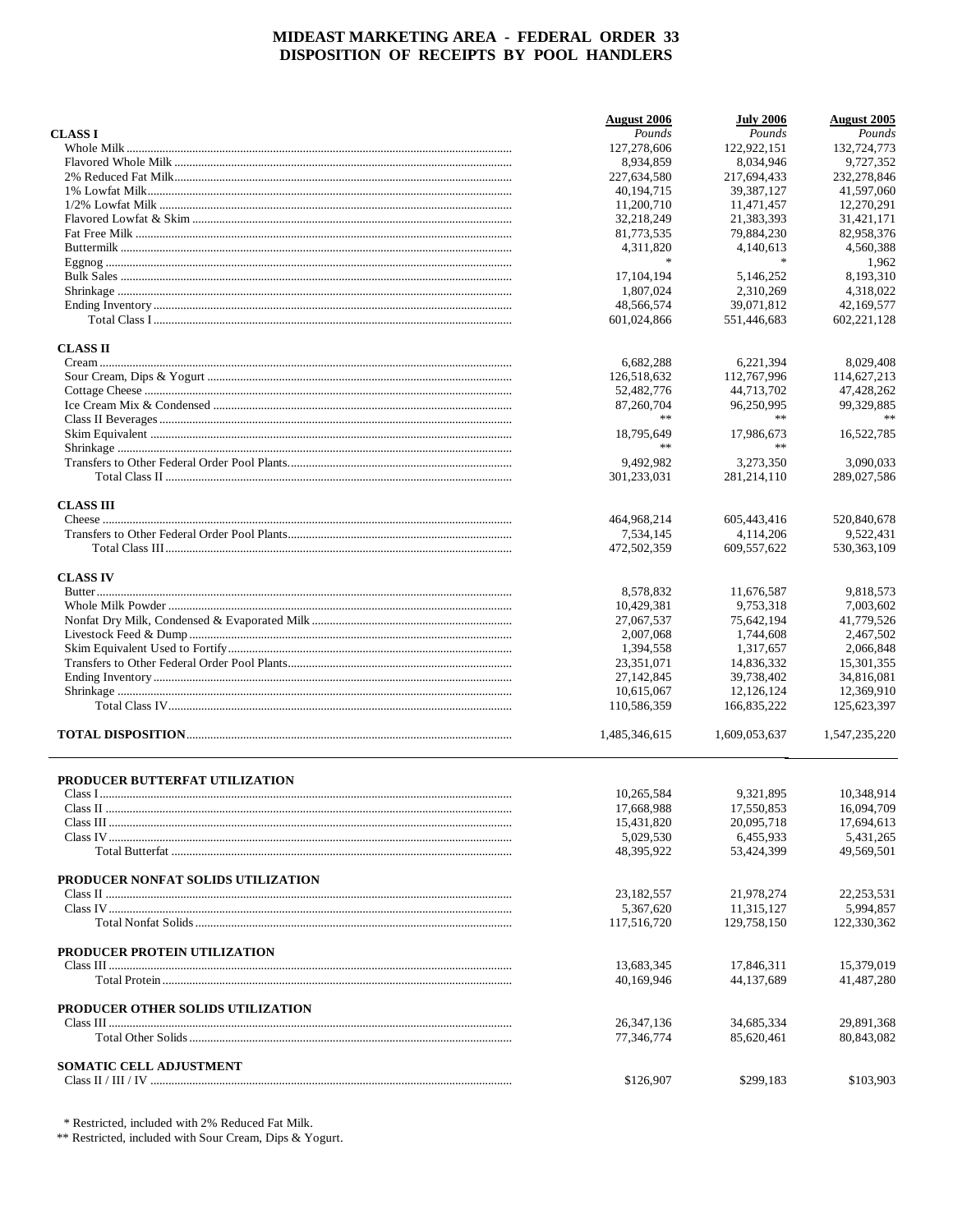|                                    | September 2006 | <b>August</b> 2006 | September 2005   |
|------------------------------------|----------------|--------------------|------------------|
| <b>CLASSI</b>                      | Pounds         | Pounds             | Pounds           |
|                                    | 129,536,427    | 127,278,606        | 129,054,621      |
|                                    | 8,593,547      | 8,934,859          | 9,326,307        |
|                                    | 227,832,624    | 227,634,580        | 228,128,354      |
|                                    | 45,658,503     | 40.194.715         | 42,671,569       |
|                                    | 12, 191, 288   | 11,200,710         | 12,053,605       |
|                                    | 54,416,600     | 32,218,249         | 49,564,734       |
|                                    | 85,331,930     | 81,773,535         | 81,172,032       |
|                                    | 4, 103, 299    | 4,311,820          | 4,261,829        |
|                                    | 342,313        | $\ast$             | 36,036           |
|                                    | 16,804,036     | 17, 104, 194       | 12,142,285       |
|                                    | 1,312,949      | 1,807,024          | 3,292,566        |
|                                    | 50,202,888     | 48,566,574         | 53,042,309       |
|                                    | 636, 326, 404  | 601,024,866        | 624,746,247      |
| <b>CLASS II</b>                    |                |                    |                  |
|                                    | 6,251,650      | 6,682,288          | 7,720,203        |
|                                    | 122,516,310    | 126,518,632        | 106,498,254      |
|                                    | 48,226,426     | 52,482,776         | 48,132,816       |
|                                    | 71,482,219     | 87,260,704         | 88,272,324       |
|                                    | **             | $\ast$ $\ast$      |                  |
|                                    | 12,416,909     | 18,795,649         | 12,736,774       |
|                                    | **             | **                 | %                |
|                                    | 8,250,286      | 9,492,982          | 7,914,669        |
|                                    | 269,143,800    | 301,233,031        | 271,275,040      |
| <b>CLASS III</b>                   |                |                    |                  |
|                                    | 359, 344, 926  | 464,968,214        | 538,610,972      |
|                                    | 827,539        | 7,534,145          | 9,379,323<br>*** |
|                                    | 360, 172, 465  | 472,502,359        | 547,990,295      |
|                                    |                |                    |                  |
| <b>CLASS IV</b>                    | 11,891,529     | 8,578,832          | 12,265,426       |
|                                    | 5,672,495      | 10,429,381         | 5,998,784        |
|                                    | 23,030,623     | 27,067,537         | 35,818,381       |
|                                    | 1,734,672      | 2,007,068          | 2,224,900        |
|                                    | 2,007,033      | 1,394,558          | 2,037,138        |
|                                    | 28,218,697     | 23,351,071         | 18,391,593       |
|                                    | 30,975,549     | 27, 142, 845       | 18,630,238       |
|                                    | 10,265,851     | 10,615,067         | 12,374,260       |
|                                    | 113,796,449    | 110,586,359        | 107,740,720      |
|                                    | 1,379,439,118  | 1,485,346,615      | 1,551,752,302    |
|                                    |                |                    |                  |
| PRODUCER BUTTERFAT UTILIZATION     |                |                    |                  |
|                                    | 10,523,569     | 10,265,584         | 10,550,296       |
|                                    | 15,149,076     | 17,668,988         | 15.579.220       |
|                                    | 12,998,725     | 15,431,820         | 18,981,167       |
|                                    | 7.406.632      | 5.029.530          | 6,247,639        |
|                                    | 46,078,002     | 48,395,922         | 51,358,322       |
| PRODUCER NONFAT SOLIDS UTILIZATION |                |                    |                  |
|                                    | 21,263,120     | 23, 182, 557       | 20,989,518       |
|                                    | 6,655,609      | 5,367,620          | 5,514,084        |
|                                    | 110,072,461    | 117.516.720        | 124,551,844      |
| PRODUCER PROTEIN UTILIZATION       |                |                    |                  |
|                                    | 10,701,275     | 13,683,345         | 16,251,916       |
|                                    | 38,434,989     | 40.169.946         | 43.090.231       |
| PRODUCER OTHER SOLIDS UTILIZATION  |                |                    |                  |
|                                    | 19,937,591     | 26, 347, 136       | 30,732,477       |
|                                    | 71,637,472     | 77,346,774         | 81,461,613       |
| SOMATIC CELL ADJUSTMENT            |                |                    |                  |
|                                    | \$197,399      | \$126,907          | \$279,844        |
|                                    |                |                    |                  |

 $*$  Restricted, included with 2% Reduced Fat Milk.<br>  $**$  Restricted, included with Sour Cream, Dips & Yogurt.<br>  $***$  Restricted, included with Cheese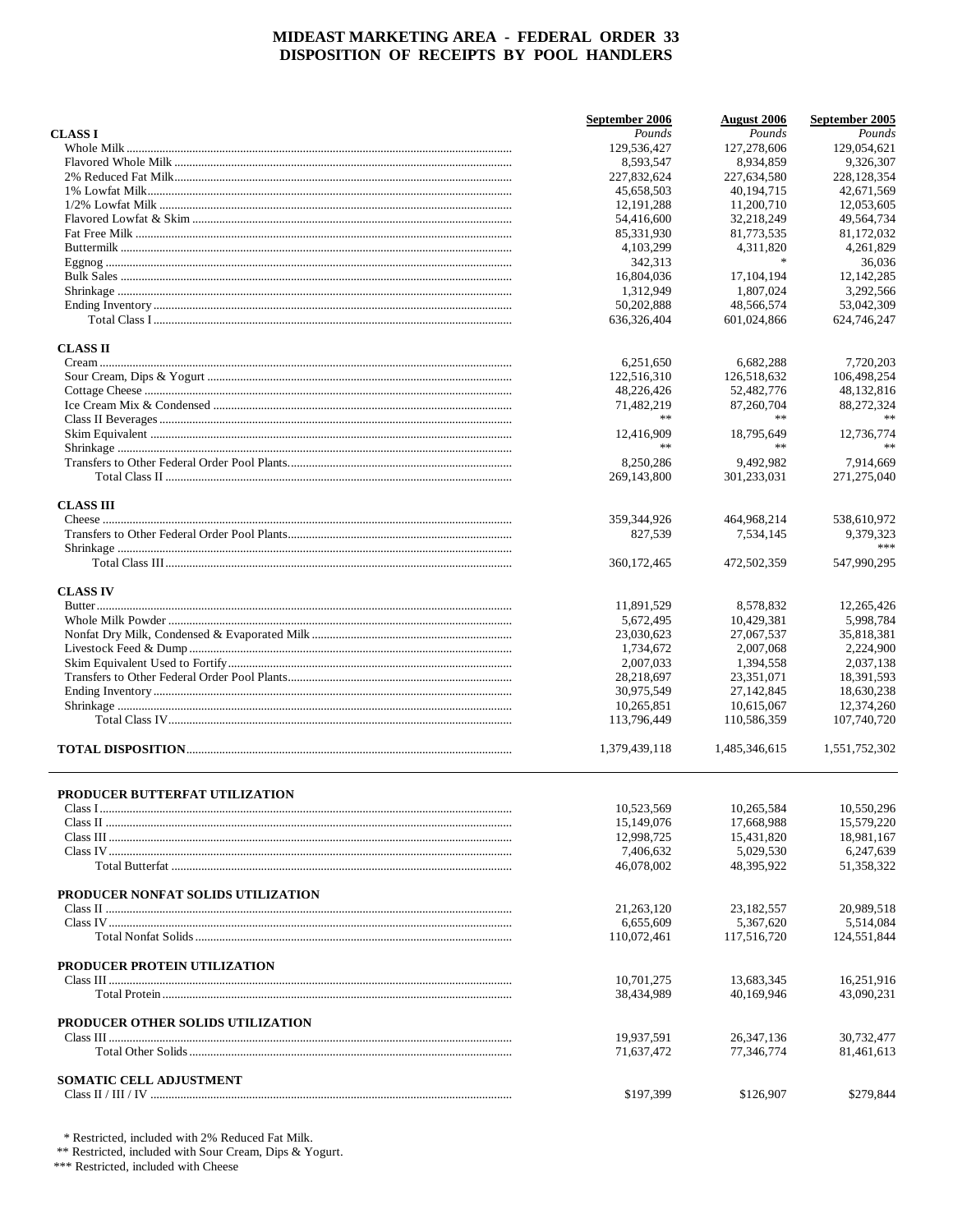|                                    | October 2006             | September 2006           | October 2005             |
|------------------------------------|--------------------------|--------------------------|--------------------------|
| <b>CLASS I</b>                     | Pounds                   | Pounds                   | Pounds                   |
|                                    | 130,160,122              | 129,536,427              | 130,826,474              |
|                                    | 8,871,273                | 8,593,547                | 9,538,910                |
|                                    | 227, 763, 338            | 227,832,624              | 228,955,841              |
|                                    | 43,827,636               | 45,658,503               | 42,686,227               |
|                                    | 11,086,935               | 12, 191, 288             | 12,032,674               |
|                                    | 55,645,943               | 54,416,600               | 51,187,630               |
|                                    | 82,631,756               | 85,331,930               | 81,044,263               |
|                                    | 4,265,232                | 4, 103, 299              | 4,700,944                |
|                                    | 807,138                  | 342,313                  | 465,938                  |
|                                    | 11,241,028               | 16,804,036               | 15,121,909               |
|                                    | 2,137,493                | 1,312,949                | 2,379,738                |
|                                    | 46,407,129               | 50,202,888               | 44,433,085               |
|                                    | 624,845,023              | 636,326,404              | 623, 373, 633            |
| <b>CLASS II</b>                    |                          |                          |                          |
|                                    | 6,202,991                | 6,251,650                | 7,733,969                |
|                                    | 113,912,846              | 122,516,310              | 107,331,835              |
|                                    | 49,806,763               | 48,226,426               | 48,987,515               |
|                                    | 68,522,774               | 71,482,219               | 86,940,033               |
|                                    |                          |                          |                          |
|                                    | 10,232,087               | 12,416,909               | 10,724,969               |
|                                    | $\frac{1}{2}$            |                          |                          |
|                                    | 9,515,825                | 8,250,286                | 7.489.067                |
|                                    | 258,193,286              | 269,143,800              | 269, 207, 388            |
| <b>CLASS III</b>                   |                          |                          |                          |
|                                    | 470,634,371              | 359,344,926              | 555,702,741              |
|                                    | 526,102                  | 827.539                  | 5,682,204                |
|                                    | 471,160,473              | 360, 172, 465            | 561,384,945              |
| <b>CLASS IV</b>                    |                          |                          |                          |
|                                    | 14,366,349               | 11,891,529               | 13,663,610               |
|                                    | 6,654,325                | 5,672,495                | 7,287,881                |
|                                    | 18,941,135               | 23,030,623               | 29,710,335               |
|                                    | 1,442,664                | 1,734,672                | 2,002,197                |
|                                    | 1,816,635                | 2,007,033                | 1,944,007                |
|                                    | 27, 264, 176             | 28,218,697               | 14,465,827               |
|                                    | 33,729,166               | 30,975,549               | 41,870,905               |
|                                    | 11,625,440               | 10,265,851               | 9,593,990                |
|                                    | 115,839,890              | 113,796,449              | 120,538,752              |
|                                    | 1,470,038,672            | 1,379,439,118            | 1.574.504.718            |
|                                    |                          |                          |                          |
| PRODUCER BUTTERFAT UTILIZATION     |                          |                          |                          |
|                                    | 10,520,041               | 10,523,569               | 10,477,966               |
|                                    | 15,608,154               | 15, 149, 076             | 15, 181, 549             |
|                                    | 16,406,424               | 12,998,725               | 19,845,500               |
|                                    | 8,392,102<br>50,926,721  | 7,406,632<br>46.078.002  | 8,500,175<br>54,005,190  |
|                                    |                          |                          |                          |
| PRODUCER NONFAT SOLIDS UTILIZATION |                          |                          |                          |
|                                    | 20,626,083               | 21,263,120               | 21,750,975               |
|                                    | 6,334,736                | 6,655,609                | 7,151,253                |
|                                    | 118,990,918              | 110,072,461              | 127,490,287              |
| PRODUCER PROTEIN UTILIZATION       |                          |                          |                          |
|                                    | 14,356,966<br>42,145,479 | 10,701,275<br>38,434,989 | 16,923,399<br>44,923,888 |
| PRODUCER OTHER SOLIDS UTILIZATION  |                          |                          |                          |
|                                    | 26, 232, 874             | 19,937,591               | 31,157,104               |
|                                    | 76,845,439               | 71,637,472               | 82,566,399               |
| SOMATIC CELL ADJUSTMENT            |                          |                          |                          |
|                                    | \$375,689                | \$197,399                | \$462,168                |
|                                    |                          |                          |                          |

\* Restricted, included with Sour Cream, Dips & Yogurt.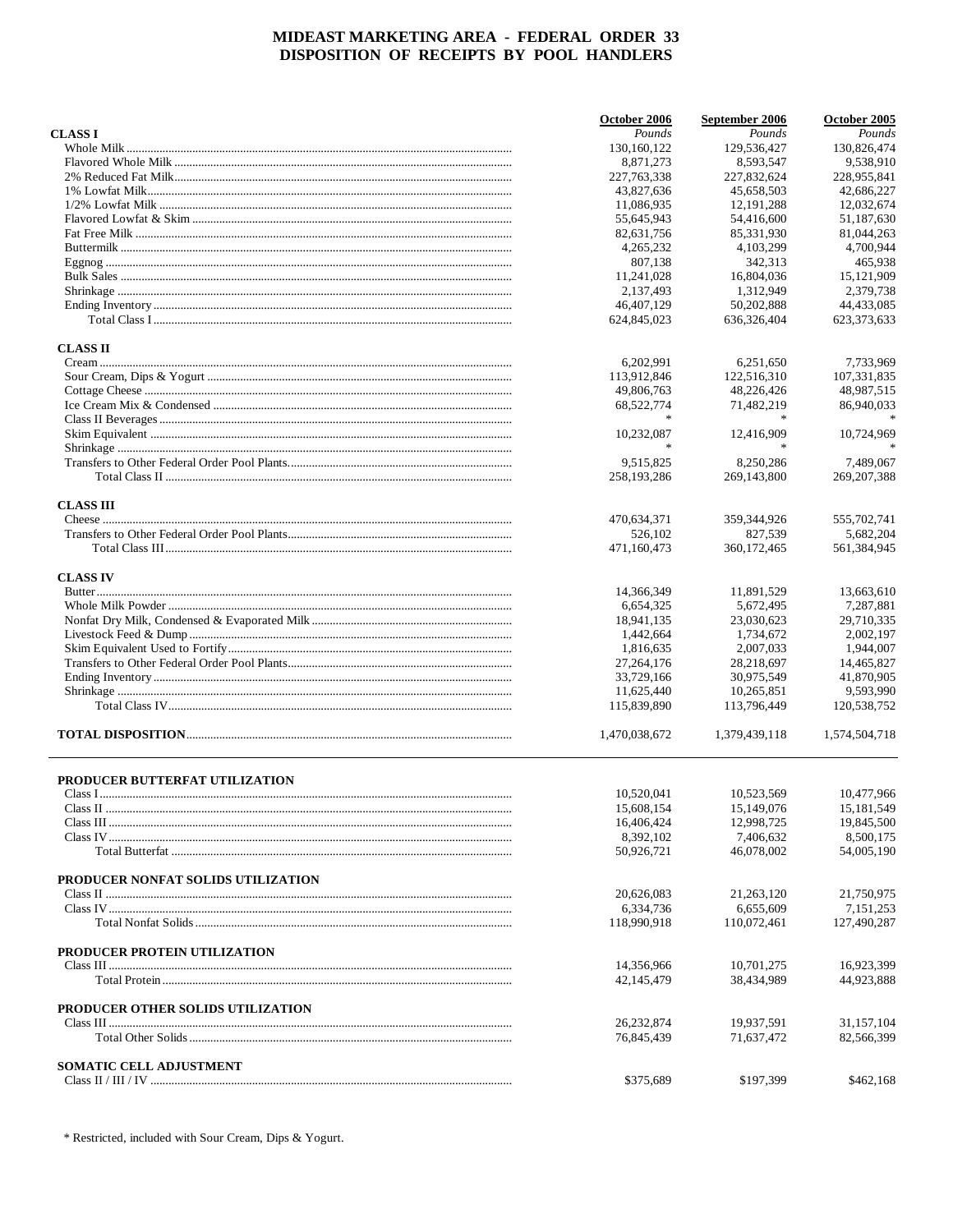|                                    | November 2006 | October 2006  | November 2005    |
|------------------------------------|---------------|---------------|------------------|
| <b>CLASS I</b>                     | Pounds        | Pounds        | Pounds           |
|                                    | 130, 144, 185 | 130, 160, 122 | 130,478,339      |
|                                    | 8,274,357     | 8,871,273     | 9,102,450        |
|                                    | 226,173,408   | 227, 763, 338 | 226,065,602      |
|                                    | 43,685,934    | 43,827,636    | 41,062,790       |
|                                    | 11,130,117    | 11,086,935    | 11,418,125       |
|                                    | 51,417,757    | 55,645,943    | 47,817,572       |
|                                    | 81,138,821    | 82,631,756    | 78,336,923       |
|                                    | 4,856,608     | 4,265,232     | 4,652,739        |
|                                    | 5,833,875     | 807,138       | 4,357,774        |
|                                    | 9,287,335     | 11,241,028    | 9,040,599        |
|                                    | 1,999,031     | 2,137,493     | 2,597,774        |
|                                    | 51,308,047    | 46,407,129    | 48,113,184       |
|                                    | 625, 249, 475 | 624,845,023   | 613,043,871      |
| <b>CLASS II</b>                    |               |               |                  |
|                                    | 6,872,089     | 6,202,991     | 7,604,153        |
|                                    | 109,885,281   | 113,912,846   | 95,264,272       |
|                                    | 49,307,991    | 49,806,763    | 49,356,513       |
|                                    | 67,664,685    | 68,522,774    | 70,087,807       |
|                                    |               |               |                  |
|                                    | 7,561,463     | 10,232,087    | 8,737,847        |
|                                    | 11,275,044    |               |                  |
|                                    | 10,763,134    | 9,515,825     | 5,529,523        |
|                                    | 1,527,198     |               |                  |
|                                    | 264,856,885   |               |                  |
|                                    |               | 258, 193, 286 | 236,580,115      |
| <b>CLASS III</b>                   |               |               |                  |
|                                    | 438,416,323   | 470,634,371   | 538,455,335      |
|                                    | 1,079,144     | 526,102       | 6,260,191        |
|                                    | 439, 495, 467 | 471,160,473   | %<br>544,715,526 |
|                                    |               |               |                  |
| <b>CLASS IV</b>                    |               |               |                  |
|                                    | 15,090,135    | 14,366,349    | 16,288,917       |
|                                    | 4,805,119     | 6,654,325     | 4,854,907        |
|                                    | 19,229,619    | 18,941,135    | 53,246,983       |
|                                    |               | 1,442,664     | 2,718,637        |
|                                    | 2,447,809     | 1,816,635     | 2,322,655        |
|                                    | 25,410,855    | 27, 264, 176  | 16,174,890       |
|                                    | 32, 325, 432  | 33,729,166    | 38,579,565       |
|                                    |               | 11,625,440    | 11,695,215       |
|                                    | 99,308,969    | 115,839,890   | 145,881,769      |
|                                    | 1,428,910,796 | 1,470,038,672 | 1,540,221,281    |
|                                    |               |               |                  |
| PRODUCER BUTTERFAT UTILIZATION     |               |               |                  |
|                                    | 10,768,811    | 10,520,041    | 10.618.043       |
|                                    | 15,881,693    | 15,608,154    | 15, 175, 206     |
|                                    | 15,737,347    | 16,406,424    | 19,860,710       |
|                                    | 7,137,143     | 8,392,102     | 7,769,878        |
|                                    | 49,524,994    | 50,926,721    | 53,423,837       |
| PRODUCER NONFAT SOLIDS UTILIZATION |               |               |                  |
|                                    | 21,320,924    | 20,626,083    | 18,328,443       |
|                                    | 4,477,628     | 6.334.736     | 7,840,241        |
|                                    | 115,125,956   | 118,990,918   | 123,953,943      |
| PRODUCER PROTEIN UTILIZATION       |               |               |                  |
|                                    | 13,344,063    | 14,356,966    | 16,710,002       |
|                                    | 40,836,776    | 42,145,479    | 43,947,739       |
| PRODUCER OTHER SOLIDS UTILIZATION  |               |               |                  |
|                                    | 24,314,938    | 26,232,874    | 30,484,855       |
|                                    | 74,289,180    | 76,845,439    | 80,006,204       |
| SOMATIC CELL ADJUSTMENT            |               |               |                  |
|                                    | \$464,853     | \$375,689     | \$548,737        |
|                                    |               |               |                  |

 $^{\ast}$  Restricted, included with Sour Cream, Dips & Yogurt.  $^{**}$  Restricted, included with Cheese.